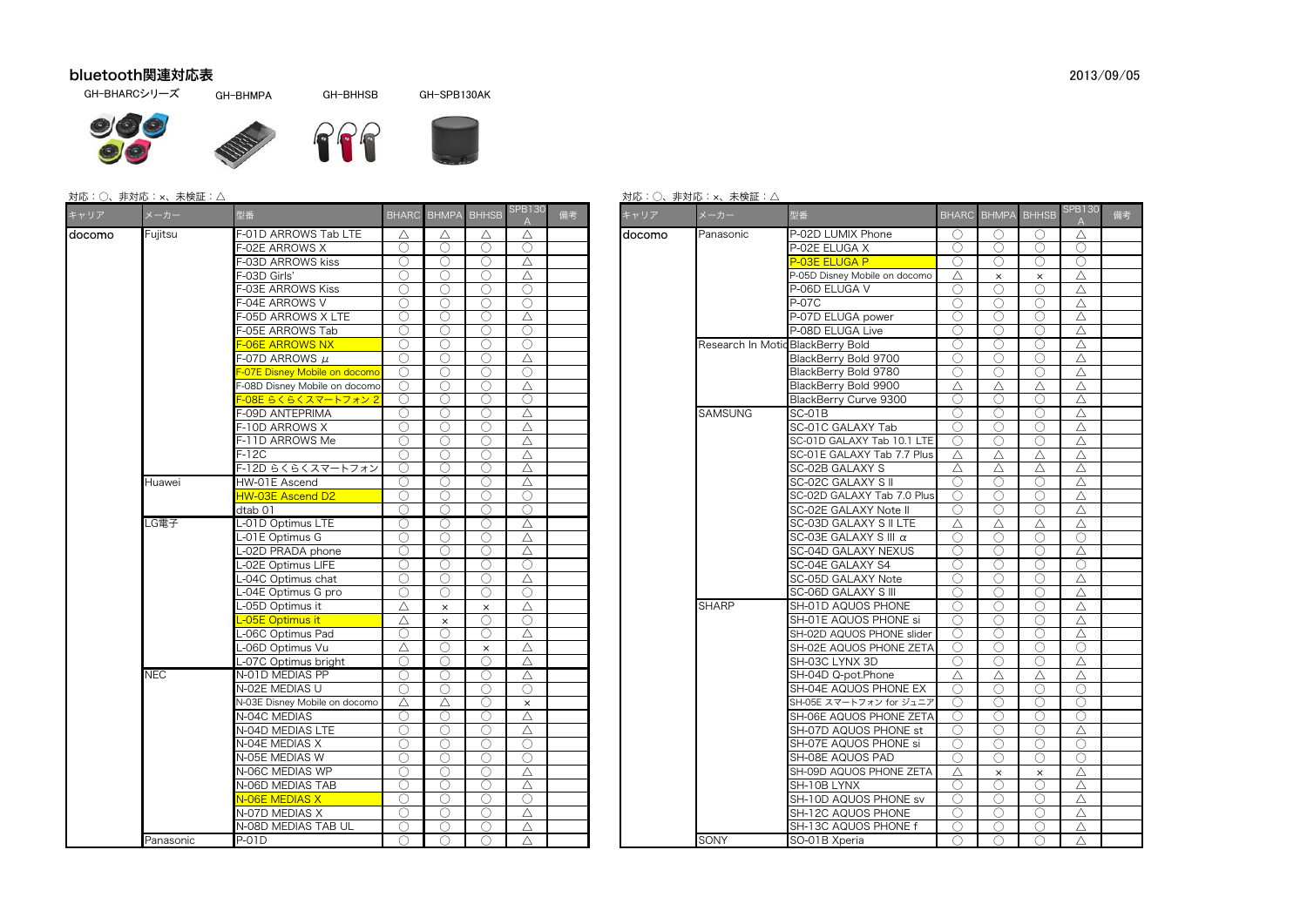対応:○、非対応:×、未検証:△

対応:○、非対応:×、未検証:△

| キャリア     | メーカー            | 型番                                                 | <b>BHARC</b> |                  | <b>BHMPA BHHSB</b>  | <b>SPB130</b> | 備考 |                        | キャリア      | メーカー                              | 型番                                |             | BHARC BHMPA | <b>BHHSB</b> | SPB <sub>1</sub><br>$\mathsf{A}$ |
|----------|-----------------|----------------------------------------------------|--------------|------------------|---------------------|---------------|----|------------------------|-----------|-----------------------------------|-----------------------------------|-------------|-------------|--------------|----------------------------------|
| docomo   | SONY            | SO-01C Xperia arc                                  | $\bigcirc$   | $\left( \right)$ | $\bigcirc$          | Δ             |    |                        | SoftBank  | <b>SHARP</b>                      | 203SH AQUOS PHONE Xx              | $\bigcirc$  | $\bigcirc$  | $\bigcirc$   | C                                |
|          |                 | SO-01D Xperia PLAY                                 | O            | O                | O                   | $\triangle$   |    |                        |           |                                   | 204SH シンプルスマホ                     | $\bigcirc$  | 0           | O            | C                                |
|          |                 | SO-01E Xperia AX                                   | ∩            | ∩                | ∩                   | Δ             |    |                        |           |                                   | 205SH AQUOS PHONE ss              | Δ           | $\times$    | $\times$     | $\times$                         |
|          |                 | SO-02C Xperia acro                                 | О            | ◯                | $\circlearrowright$ | $\triangle$   |    |                        |           |                                   | <b>206SH AQUOS PHONE Xx</b>       | $\bigcirc$  | ∩           | ∩            | C                                |
|          |                 | SO-02D Xperia NX                                   | Δ            | $\times$         | $\times$            | Δ             |    |                        |           |                                   | DM009SH Disney mobile             | ∩           | ∩           | ∩            | $\triangle$                      |
|          |                 | SO-02E Xperia Z                                    | ∩            | ◯                | ∩                   | ∩             |    |                        |           |                                   | DM010SH Disney mobile             | ◯           | ◯           | ○            | △                                |
|          |                 | SO-03C Xperia ray                                  | Ο            | ◯                | 0                   | Δ             |    |                        |           |                                   | DM011SH Disney mobile             | $\bigcirc$  | ∩           | ∩            | Δ                                |
|          |                 | SO-03D Xperia acro HD                              | O            | ∩                | $\bigcirc$          | $\triangle$   |    |                        |           |                                   | DM013SH Disney Mobile on SoftBank | ∩           | ∩           | ∩            | C                                |
|          |                 | SO-03E Xperia Tablet Z                             | O            | ∩                | O                   | 0             |    |                        |           | DM014SH Disney Mobile on SoftBank | Δ                                 | Δ           | Δ           | Δ            |                                  |
|          |                 | SO-04D Xperia GX                                   | ∩            | ∩                | ∩                   | Δ             |    |                        | ZTE       | 003Z Libero                       | ○                                 | ○           | 0           | $\triangle$  |                                  |
|          |                 | SO-04E Xperia A                                    | O            | ∩                | 0                   | 0             |    |                        |           | 008Z シンプルスマートフォン                  | $\bigcirc$                        | Ω           | ∩           | $\triangle$  |                                  |
|          |                 | SO-05D Xperia SX                                   | ∩            | ∩                | ∩                   | Δ             |    |                        |           |                                   | 009Z STAR 7                       | ∩           | ∩           | ∩            | $\triangle$                      |
|          | <b>TOSHIBA</b>  | T-01C REGZA Phone                                  | Ο            | O                | Ο                   | $\triangle$   |    |                        | au        | CASIO                             | IS11CA G'zOne                     | $\bigcirc$  | 0           | O            | $\triangle$                      |
|          |                 | T-01D REGZA Phone                                  | O            | ∩                | $\bigcirc$          | Δ             |    |                        |           |                                   | CAL21 G'zOne TYPE-L               | $\bigcirc$  | ∩           |              | $\triangle$                      |
|          |                 | T-02D REGZA Phone                                  | $\bigcirc$   | ◯                | $\bigcirc$          | $\triangle$   |    |                        |           | Fujitsu                           | IS12F ARROWS ES                   | $\bigcirc$  | ∩           | ∩            | $\triangle$                      |
| SoftBank | <b>DELL</b>     | 001DL Streak                                       | ∩            | ∩                | ∩                   | Δ             |    |                        |           |                                   | <b>ISW11F ARROWS Z</b>            | $\bigcap$   | $\bigcirc$  | ∩            | $\triangle$                      |
|          |                 | 101DL DELL Streak Pro                              | Δ            | Δ                | Δ                   | Δ             |    |                        |           |                                   | ISW13F ARROWS Z                   | ∩           | ◯           | ()           | △                                |
|          | Fujitsu         | <b>101F ARROWS A</b>                               | Ο            | ∩                | 0                   | $\triangle$   |    |                        |           | FJL21 ARROWS ef                   | ∩                                 | ∩           | ∩           | $\triangle$  |                                  |
|          |                 | 201F ARROWS A                                      | O            | ∩                | $\bigcirc$          | $\bigcirc$    |    |                        |           | HТC                               | htc EVO WiMAX ISW11HT             | ∩           | ∩           | ∩            | $\triangle$                      |
|          |                 | <b>202F ARROWS A</b>                               | ∩            | ∩                | ∩                   | $\bigcirc$    |    |                        |           |                                   | ISW12HT htc EVO 3D                | O           | O           | O            | △                                |
|          | <b>HTC</b>      | 001HT Desire HD                                    | ∩            | ◯                | ∩                   | Δ             |    |                        |           |                                   | ISW13HT htc J                     | ∩           | ∩           | ◯            | Δ                                |
|          |                 | X02HT                                              | ∩            | ∩                | Ο                   | $\triangle$   |    |                        |           |                                   | HTL21 HTC J butterfly             | $\bigcirc$  | Ω           | ∩            | C                                |
|          |                 | X05HT TOUCH PRO                                    | O            | $\bigcirc$       | $\bigcirc$          | $\triangle$   |    |                        |           |                                   | HTL22 HTC J One                   | $\bigcirc$  | O           | $\bigcirc$   | C                                |
|          |                 | <b>XO6HT Desire</b>                                | O            | ∩                | Ο                   | Δ             |    |                        |           |                                   | INFOBAR A02 [iida]                | $\bigcirc$  | Ω           | ∩            | C                                |
|          |                 | <b>XO6HTII Desire</b>                              | $\bigcirc$   | $\bigcirc$       | $\bigcirc$          | $\triangle$   |    |                        |           | <b>KYOCERA</b>                    |                                   | ∩           | ∩           |              |                                  |
|          |                 |                                                    | ∩            | $\bigcirc$       |                     |               |    |                        |           |                                   | ISW11K DIGNO                      | $\bigcap$   | $\bigcirc$  | ◯<br>∩       | $\triangle$                      |
|          | Huawei          | 007HW Vision                                       |              |                  | $\bigcirc$          | $\triangle$   |    |                        |           |                                   | KYL21 DIGNO S                     |             |             |              | $\triangle$                      |
|          |                 | 201HW STREAM                                       | ∩            | ∩                | $\bigcirc$          | $\triangle$   |    |                        |           |                                   | <b>URBANO LO1</b>                 | ∩           | ∩           | $\bigcirc$   | C                                |
|          | <b>KYOCERA</b>  | 101K HONEY BEE                                     | Δ            | Δ                | Δ                   | Δ             |    |                        |           | LG電子                              | IS11LG optimus X                  | ∩           | ◯           | ○            | △                                |
|          |                 | 201K HONEY BEE                                     | ∩            | $\bigcirc$       | Ο                   | $\bigcirc$    |    |                        |           |                                   | LGL21 Optimus G                   | $\bigcirc$  | ∩           | ∩            | $\triangle$                      |
|          |                 | 202K DIGNO R                                       | ∩            | ∩                | ∩                   | $\bigcirc$    |    |                        |           | <b>MOTOROLA</b>                   | MOTOROLA XOOM Wi-Fi               | ∩           | $\bigcirc$  | ∩            | $\triangle$                      |
|          |                 | M015K Disney Mobile on SoftBan                     | C            | ⊖                | Ω                   | ∩             |    |                        |           |                                   | IS12M MOTOROLA RAZR               | Δ           | Δ           | Δ            | △                                |
|          | <b>MOTOROLA</b> | 201M RAZR M<br>∩<br>$\bigcirc$<br>$\triangle$<br>∩ |              |                  |                     |               |    | ISW11M MOTOROLA PHOTON | $\bigcap$ | $\bigcirc$                        |                                   | $\triangle$ |             |              |                                  |
|          | ۷EC             | 101N MEDIAS CH                                     | Δ            | Δ                | Δ                   | Δ             |    |                        |           | <b>NEC</b>                        | IS11N MEDIAS BR                   | ∩           | ∩           | ◯            | $\triangle$                      |
|          | Panasonic       | 003P Sweety                                        | $\bigcirc$   | $\bigcirc$       | $\bigcirc$          | Δ             |    |                        |           | <b>PANTECH</b>                    | ISO6 SIRIUS $\alpha$              | $\bigcirc$  | $\bigcirc$  | $\bigcirc$   | △                                |
|          |                 | 101P LUMIX Phone                                   | Δ            | Δ                | Δ                   | Δ             |    |                        |           |                                   | IS11PT MIRACH                     | ∩           | ∩           | ∩            | Δ                                |
|          | SAMSUNG         | X01SC                                              | ∩            | ∩                | $\bigcirc$          | $\triangle$   |    |                        |           |                                   | PTL21 VEGA                        | ∩           | ∩           | ∩            | $\triangle$                      |
|          | <b>SHARP</b>    | 003SH GALAPAGOS                                    | ∩            | ∩                | $\bigcirc$          | $\triangle$   |    |                        |           | <b>SAMSUNG</b>                    | ISW11SC GALAXY S II WIMAX         | ∩           | ∩           | ∩            | $\triangle$                      |
|          |                 | 005SH GALAPAGOS                                    | ∩            | ∩                | ∩                   | Δ             |    |                        |           |                                   | SCL21 GALAXY SIII Progre          | $\triangle$ | ∩           | $\times$     | △                                |
|          |                 | 006SH AQUOS PHONE                                  | ∩            | ∩                | ∩                   | Δ             |    |                        |           | <b>SHARP</b>                      | INFOBAR A01 [iida]                | ◯           | ◯           | ∩            | $\triangle$                      |
|          |                 | 007SH AQUOS PHONE THE HYBRID                       | 0            | $\bigcirc$       | 0                   | Δ             |    |                        |           |                                   | INFOBAR C01 [iida]                | $\bigcirc$  | ∩           | Ω            | $\triangle$                      |
|          |                 | 007SH J AQUOS PHONE THE HYBRID                     | ∩            | ∩                | $\bigcirc$          | Δ             |    |                        |           |                                   | ISO1                              | ∩           | ∩           | ∩            | $\triangle$                      |
|          |                 | 007SH KT                                           | ◯            | ◯                | O                   | Δ             |    |                        |           |                                   | ISO <sub>3</sub>                  | ◯           | O           | ()           | △                                |
|          |                 | 009SH AQUOS PHONE THE PREMIUM                      | ∩            | ∩                | Ο                   | Δ             |    |                        |           |                                   | <b>IS05</b>                       | ∩           | ∩           |              | $\triangle$                      |
|          |                 | 009SH Y Yahoo! Phone                               | O            | O                | $\bigcirc$          | $\triangle$   |    |                        |           |                                   | IS11SH AQUOS PHONE                | ∩           | ∩           | ∩            | $\triangle$                      |
|          |                 | 101SH AQUOS PHONE THE HYBRID                       | 0            | $\bigcirc$       | $\bigcirc$          | $\triangle$   |    |                        |           |                                   | IS12SH AQUOS PHONE                | $\bigcirc$  | O           | $\bigcirc$   | △                                |
|          |                 | 102SH AQUOS PHONE                                  | Ο            | ∩                | 0                   | Δ             |    |                        |           |                                   | S13SH AQUOS PHONE                 | ∩           | ∩           | ∩            | Δ                                |
|          |                 | 102SHII AQUOS PHONE                                | O            | ∩                | $\circlearrowright$ | $\triangle$   |    |                        |           |                                   | S15SH AQUOS PHONE SL              | ◯           | Ω           | ∩            | $\triangle$                      |
|          |                 | 103SH AQUOS PHONE                                  | Δ            | Δ                | Δ                   | Δ             |    |                        |           |                                   | SW16SH AQUOS PHONE SERIE          | $\bigcirc$  | ∩           | ∩            | △                                |
|          |                 | 04SH AQUOS PHONE                                   | Δ            | Δ                | Δ                   | Δ             |    |                        |           |                                   | S17SH AQUOS PHONE CL              | ∩           | ∩           | ∩            | △                                |
|          |                 | 105SH PANTONE 4                                    | Δ            | Δ                | Δ                   | Δ             |    |                        |           |                                   | SHL21 AQUOS PHONE SERIE           | ∩           | ∩           | ◯            | △                                |
|          |                 | 106SH AQUOS PHONE Xx                               | Δ            | $\times$         | $\times$            | Δ             |    |                        |           |                                   | SHT21 AQUOS PAD                   | $\bigcirc$  | ∩           | ∩            | C                                |
|          |                 | 107SH PANTONE 5                                    | ∩            | ∩                | $\bigcirc$          | Δ             |    |                        |           |                                   | SHL22 AQUOS PHONE SERIE           | ∩           | $\bigcirc$  | ∩            | C                                |
|          |                 | 200SH PANTONE 6                                    | O            | $\bigcirc$       | O                   | $\bigcirc$    |    |                        |           | SONY                              | IS11S Xperia acro                 | ( )         | ◯           | ()           | $\triangle$                      |

| 型番                              |            | BHARC BHMPA BHHSB |            | <b>SPB130</b> | 備考 | キャリア     | メーカー            | 型番                                |            | BHARC BHMPA BHHSB |            | <b>SPB130</b> | 備考 |
|---------------------------------|------------|-------------------|------------|---------------|----|----------|-----------------|-----------------------------------|------------|-------------------|------------|---------------|----|
| SO-01C Xperia arc               | $\bigcirc$ | ∩                 | $\bigcirc$ | Δ             |    | SoftBank | <b>SHARP</b>    | 203SH AQUOS PHONE Xx              | $\bigcirc$ | ∩                 | ∩          | $\bigcirc$    |    |
| SO-01D Xperia PLAY              | ∩          | O                 | O          | Δ             |    |          |                 | 204SH シンプルスマホ                     | ∩          | O                 | O          | O             |    |
| SO-01E Xperia AX                | ○          | ∩                 | $\bigcirc$ | Δ             |    |          |                 | <b>205SH AQUOS PHONE ss</b>       | Δ          | $\times$          | $\times$   | $\times$      |    |
| SO-02C Xperia acro              | O          | O                 | O          | Δ             |    |          |                 | <b>206SH AQUOS PHONE Xx</b>       | O          | O                 | O          | Ο             |    |
| SO-02D Xperia NX                | Δ          | $\times$          | $\times$   | $\triangle$   |    |          |                 | DM009SH Disney mobile             | ∩          | ∩                 | Ω          | $\triangle$   |    |
| SO-02E Xperia Z                 | ∩          | Ω                 | ∩          | ∩             |    |          |                 | DM010SH Disney mobile             | ∩          | ∩                 | Ω          | Δ             |    |
| SO-03C Xperia ray               | ∩          | O                 | O          | Δ             |    |          |                 | DM011SH Disney mobile             | O          | Ω                 | ◯          | Δ             |    |
| SO-03D Xperia acro HD           | ∩          | Ο                 | Ω          | Δ             |    |          |                 | DM013SH Disney Mobile on SoftBank | ∩          | Ω                 | Ω          | $\bigcirc$    |    |
| SO-03E Xperia Tablet Z          | ∩          | Ω                 | ∩          | ∩             |    |          |                 | DM014SH Disney Mobile on SoftBanl | Δ          | Δ                 | Δ          | Δ             |    |
| SO-04D Xperia GX                | ○          | Ο                 | O          | Δ             |    |          | <b>ZTE</b>      | 003Z Libero                       | $\bigcirc$ | $\bigcirc$        | $\bigcirc$ | Δ             |    |
| SO-04E Xperia A                 | ∩          | Ω                 | ∩          | $\bigcirc$    |    |          |                 | 008Z シンプルスマートフォン                  | ∩          | ∩                 | ∩          | Δ             |    |
| SO-05D Xperia SX                | ∩          | ∩                 | ∩          | Δ             |    |          |                 | 009Z STAR 7                       | ∩          | ∩                 | ∩          | $\wedge$      |    |
| T-01C REGZA Phone               | ∩          | $\bigcirc$        | ∩          | Δ             |    | au       | CASIO           | IS11CA G'zOne                     | ∩          | ∩                 | $\bigcirc$ | $\triangle$   |    |
| T-01D REGZA Phone               | ∩          | ∩                 | ∩          | Δ             |    |          |                 | CAL21 G'zOne TYPE-L               | ∩          | ∩                 | ∩          | Δ             |    |
| T-02D REGZA Phone               | О.         | ○                 | ○          | Δ             |    |          | Fujitsu         | IS12F ARROWS ES                   | ( )        | O                 | O          | Δ             |    |
| 001DL Streak                    | ∩          | 0                 | $\bigcirc$ | $\triangle$   |    |          |                 | <b>ISW11F ARROWS Z</b>            | ∩          | 0                 | $\bigcirc$ | $\triangle$   |    |
| 101DL DELL Streak Pro           | Δ          | Δ                 | Δ          | Δ             |    |          |                 | ISW13F ARROWS Z                   | ∩          | O                 | 0          | Δ             |    |
| 101F ARROWS A                   | ○          | O                 | ○          | Δ             |    |          |                 | FJL21 ARROWS ef                   | ◯          | ◯                 | ◯          | $\triangle$   |    |
| 201F ARROWS A                   | ∩          | ∩                 | ∩          | Ω             |    |          | <b>HTC</b>      | htc EVO WiMAX ISW11HT             | ◯          | ∩                 | ∩          | Δ             |    |
| 202F ARROWS A                   | ∩          | Ω                 | ∩          | ∩             |    |          |                 | SW12HT htc EVO 3D                 | ∩          | Ω                 | ∩          | Δ             |    |
| 001HT Desire HD                 | ○          | O                 | O          | Δ             |    |          |                 | ISW13HT htc J                     | ∩          | Ω                 | O          | Δ             |    |
| X02HT                           | ○          | O                 | O          | Δ             |    |          |                 | HTL21 HTC J butterfly             | Ω          | O                 | ∩          | ∩             |    |
| X05HT TOUCH PRO                 | ∩          | ∩                 | O          | Δ             |    |          |                 | HTL22 HTC J One                   | ∩          | O                 | 0          | ∩             |    |
| X06HT Desire                    | ∩          | Ω                 | Ο          | Δ             |    |          |                 | <b>INFOBAR A02 fiidal</b>         | ∩          | ∩                 | $\bigcirc$ | $\bigcirc$    |    |
| X06HTII Desire                  | ∩          | $\bigcirc$        | $\bigcirc$ | Δ             |    |          | <b>KYOCERA</b>  | ISW11K DIGNO                      | ∩          | ∩                 | ∩          | Δ             |    |
| 007HW Vision                    | ∩          | ◯                 | ○          | Δ             |    |          |                 | KYL21 DIGNO S                     | Ω          | ◯                 | ◯          | Δ             |    |
| 201HW STREAM                    | ∩          | ∩                 | ∩          | Δ             |    |          |                 | URBANO LO1                        | ∩          | Ω                 | ∩          | ∩             |    |
| 101K HONEY BEE                  | Δ          | Δ                 | Δ          | $\triangle$   |    |          | LG電子            | IS11LG optimus X                  | ∩          | Ω                 | ○          | Δ             |    |
| 201K HONEY BEE                  | ○          | ∩                 | $\bigcirc$ | $\bigcirc$    |    |          |                 | LGL21 Optimus G                   | ∩          | $\bigcirc$        | $\bigcirc$ | $\triangle$   |    |
| 202K DIGNO R                    | ∩          | ∩                 | ∩          | Ω             |    |          | <b>MOTOROLA</b> | MOTOROLA XOOM Wi-Fi               | ∩          | ∩                 | ∩          | Δ             |    |
| DM015K Disney Mobile on SoftBan | ∩          | ∩                 | ∩          | $\bigcirc$    |    |          |                 | IS12M MOTOROLA RAZR               | Δ          | Δ                 | Δ          | $\triangle$   |    |
| 201M RAZR M                     | ∩          | ∩                 | ∩          | Δ             |    |          |                 | ISW11M MOTOROLA PHOTON            | $\bigcirc$ | $\bigcirc$        | ∩          | Δ             |    |
| 101N MEDIAS CH                  | Δ          | Δ                 | Δ          | Δ             |    |          | <b>NEC</b>      | IS11N MEDIAS BR                   | $\bigcirc$ | $\bigcirc$        | $\bigcirc$ | Δ             |    |
| 003P Sweety                     | ()         | O                 | O          | Δ             |    |          | PANTECH         | ISO6 SIRIUS $\alpha$              | O          | O                 | O          | Δ             |    |
| 101P LUMIX Phone                | Δ          | Δ                 | Δ          | Δ             |    |          |                 | IS11PT MIRACH                     | ∩          | 0                 | ∩          | $\triangle$   |    |
| X01SC                           | ∩          | $\bigcirc$        | ∩          | Δ             |    |          |                 | PTL21 VEGA                        | ∩          | ∩                 | ∩          | Δ             |    |
| 003SH GALAPAGOS                 | ○          | O                 | O          | Δ             |    |          | <b>SAMSUNG</b>  | ISW11SC GALAXY S II WIMAX         | O          | O                 | ◯          | Δ             |    |
| 005SH GALAPAGOS                 | ∩          | 0                 | $\bigcirc$ | Δ             |    |          |                 | SCL21 GALAXY SIII Progre          | Δ          | $\bigcirc$        | $\times$   | $\triangle$   |    |
| 006SH AQUOS PHONE               | ∩          | $\bigcirc$        | ∩          | Δ             |    |          | <b>SHARP</b>    | INFOBAR A01 [iida]                | ∩          | ∩                 | ∩          | $\triangle$   |    |
| 007SH AQUOS PHONE THE HYBRID    | ○          | O                 | ○          | Δ             |    |          |                 | INFOBAR C01 [iida]                | $\bigcirc$ | O                 | $\bigcirc$ | Δ             |    |
| 007SH J AQUOS PHONE THE HYBRID  | O          | O                 | O          | Δ             |    |          |                 | ISO1                              | ∩          | Ω                 | O          | Δ             |    |
| 007SH KT                        | ∩          | ∩                 | ∩          | Δ             |    |          |                 | S03                               | ∩          | ∩                 | ∩          | Δ             |    |
| 009SH AQUOS PHONE THE PREMIUM   | O          | Ο                 | Ο          | Δ             |    |          |                 | <b>SO5</b>                        | ∩          | O                 | O          | Δ             |    |
| 009SH Y Yahoo! Phone            | ∩          | ∩                 | ∩          | Δ             |    |          |                 | IS11SH AQUOS PHONE                | ∩          | ∩                 | ∩          | Δ             |    |
| 101SH AQUOS PHONE THE HYBRID    | ○          | ○                 | ○          | Δ             |    |          |                 | IS12SH AQUOS PHONE                | ○          | ∩                 | ◯          | Δ             |    |
| <b>102SH AQUOS PHONE</b>        | O          | Ο                 | Ω          | Δ             |    |          |                 | IS13SH AQUOS PHONE                | Ω          | Ο                 | Ο          | Δ             |    |
| 102SHII AQUOS PHONE             | O          | O                 | O          | Δ             |    |          |                 | IS15SH AQUOS PHONE SL             | О          | O                 | O          | Δ             |    |
| 103SH AQUOS PHONE               | Δ          | Δ                 | Δ          | Δ             |    |          |                 | SW16SH AQUOS PHONE SERIE          | O          | Ω                 | O          | Δ             |    |
| 104SH AQUOS PHONE               | Δ          | Δ                 | Δ          | Δ             |    |          |                 | S17SH AQUOS PHONE CL              | ∩          | 0                 | ∩          | Δ             |    |
| 105SH PANTONE 4                 | Δ          | Δ                 | Δ          | Δ             |    |          |                 | SHL21 AQUOS PHONE SERIE           | ∩          | 0                 | ∩          | Δ             |    |
| 106SH AQUOS PHONE Xx            | Δ          | $\times$          | $\times$   | Δ             |    |          |                 | SHT21 AQUOS PAD                   | ∩          | ∩                 | ∩          | ∩             |    |
| 107SH PANTONE 5                 | ∩          | ∩                 | ∩          | Δ             |    |          |                 | SHL22 AQUOS PHONE SERIE           | ∩          | ∩                 | ∩          | ∩             |    |
| 200SH PANTONE 6                 |            | ∩                 | ∩          | $\bigcirc$    |    |          | SONY            | IS11S Xperia acro                 | $\bigcirc$ | $\circ$           | $\bigcirc$ | Δ             |    |
|                                 |            |                   |            |               |    |          |                 |                                   |            |                   |            |               |    |